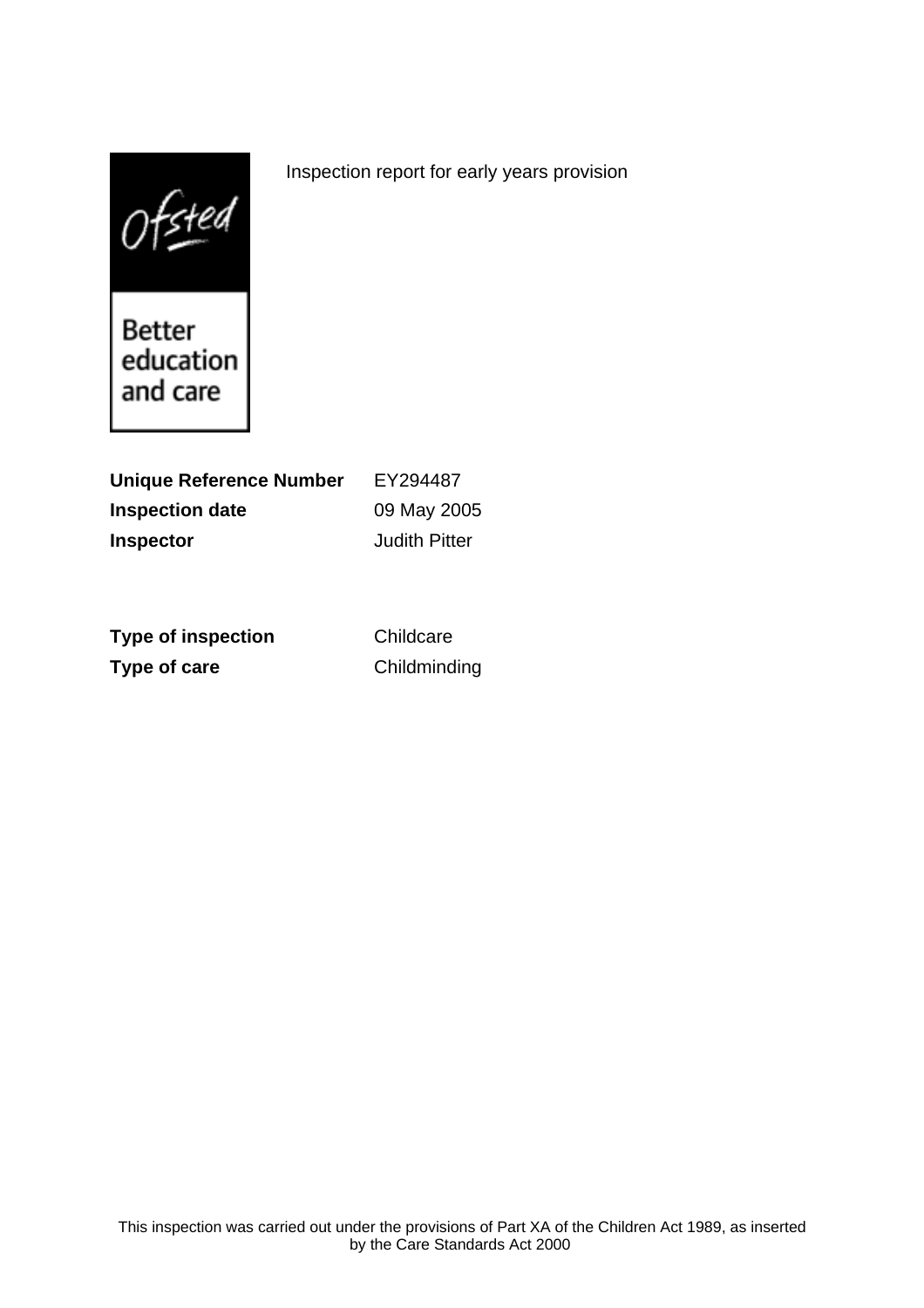### **ABOUT THIS INSPECTION**

The purpose of this inspection is to assure government, parents and the public of the quality of childcare and, if applicable, of nursery education. The inspection was carried out under Part XA Children Act 1989 as introduced by the Care Standards Act 2000 and, where nursery education is provided, under Schedule 26 of the School Standards and Framework Act 1998.

This report details the main strengths and any areas for improvement identified during the inspection. The judgements included in the report are made in relation to the outcomes for children set out in the Children Act 2004; the National Standards for under 8s day care and childminding; and, where nursery education is provided, the Curriculum guidance for the foundation stage.

The report includes information on any complaints about the childcare provision which Ofsted has received since the last inspection or registration or 1 April 2004 whichever is the later.

### **The key inspection judgements and what they mean**

Outstanding: this aspect of the provision is of exceptionally high quality Good: this aspect of the provision is strong Satisfactory: this aspect of the provision is sound Inadequate: this aspect of the provision is not good enough

For more information about early years inspections, please see the booklet Are you ready for your inspection? which is available from Ofsted's website: www.ofsted.gov.uk.

## **THE QUALITY AND STANDARDS OF THE CARE**

On the basis of the evidence collected on this inspection:

The quality and standards of the care are satisfactory. The registered person meets the National Standards for under 8s day care and childminding.

### **WHAT SORT OF SETTING IS IT?**

The childminder was registered in 2004. She lives with her son aged 7 years, in the Putney area of Wandsworth. The area is resourced with provisions for young children, shops, amenities and transport facilities. The family live in a three bedroom house. The main area used for childminding is the ground floor and there is a garden for outside play. The family has two cats.

The childminder is registered to care for a maximum of two children at any one time. There are three children currently on roll.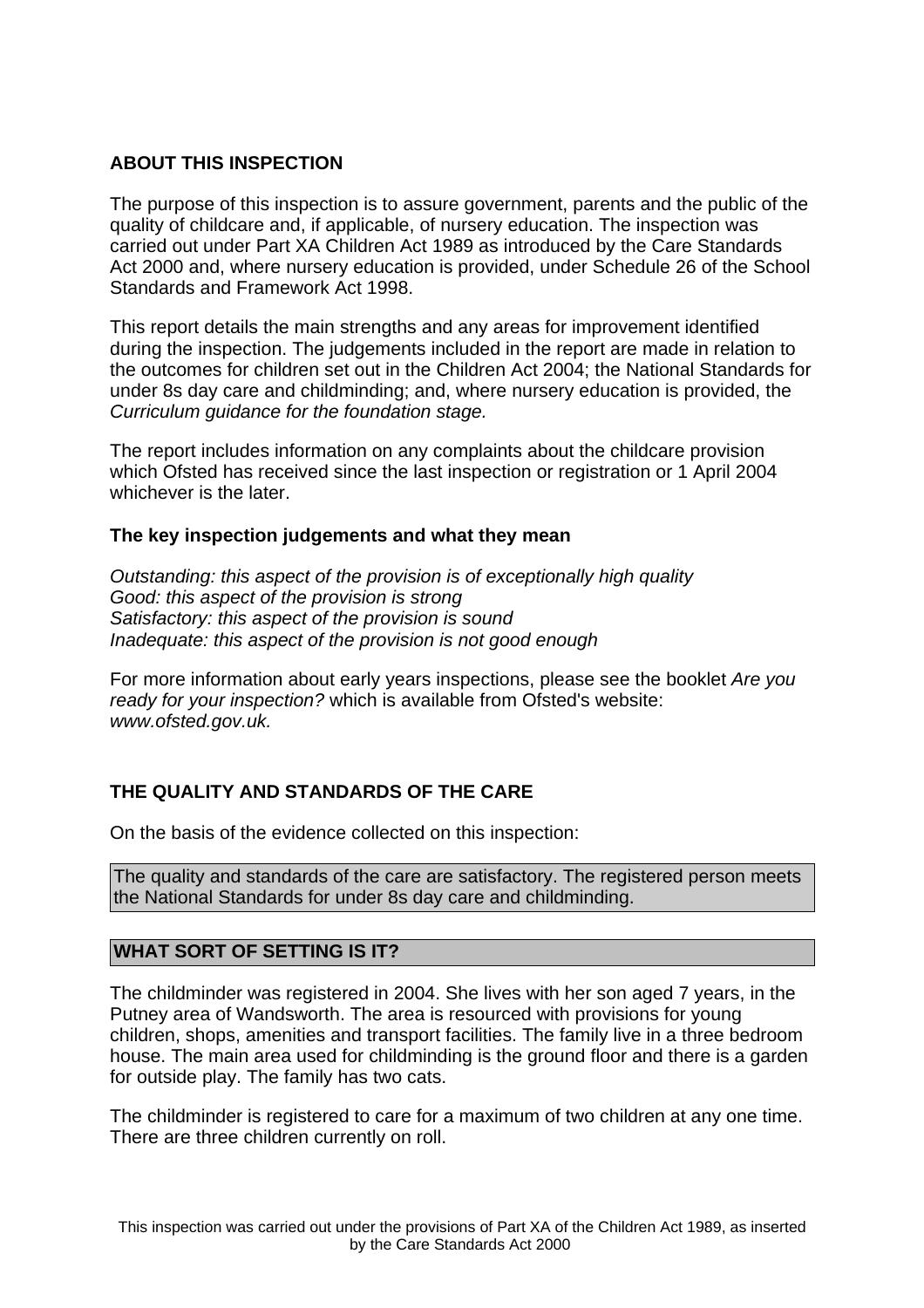The childminder is a member of the National Childminding Association.

### **THE EFFECTIVENESS OF THE PROVISION**

### **Helping children to be healthy**

The provision is satisfactory.

Children learn the importance of good personal hygiene through well planned daily routines. They know for example, that washing their hands before eating, after using the toilet and after handling the cat stops germs from spreading.

Children benefit from a healthy diet that ensures their dietary needs met. They are offered healthy snacks and older children help themselves to drinks. Children learn about healthy eating within a relaxed and sociable environment. This encourages children's understanding of healthy foods and contributes to them developing a positive attitude to healthy eating.

Children experience and enjoy a range of activities that contribute to their physical development. They enjoy climbing and playing football at the local park, which helps them develop control and coordination in their movements.

Children's health needs can be met in an emergency as the childminder keeps relevant consents to seek emergency treatment and advice. However, the risk of children being in contact with other children who are infectious is not sufficiently minimised as the childminder's policy for excluding ill children is not adequate and shared with parents.

## **Protecting children from harm or neglect and helping them stay safe**

The provision is good.

Children are cared for in an environment where risks are identified and minimised. Children move around the childminder's home safely, freely and independently.

High priority is given to helping children understand how to keep themselves safe and to maintaining children's safety outside the home. The childminder carefully explains safe practices to children and has for example, practised emergency evacuation procedures with them. Children are well supervised.

Children independently select from a range of toys and equipment, which meet safety standards. Toys and equipment are carefully checked and the childminder supervises children's choice of toys to make sure they are in good condition and disposes of toys which are not safe. This ensures that children can play safely.

Children are well protected. All the required procedures and documents are in place to ensure children's welfare is safeguarded and promoted and the childminder has a secure understanding of child protection procedures in line with the local Area Child Protection Committee procedures.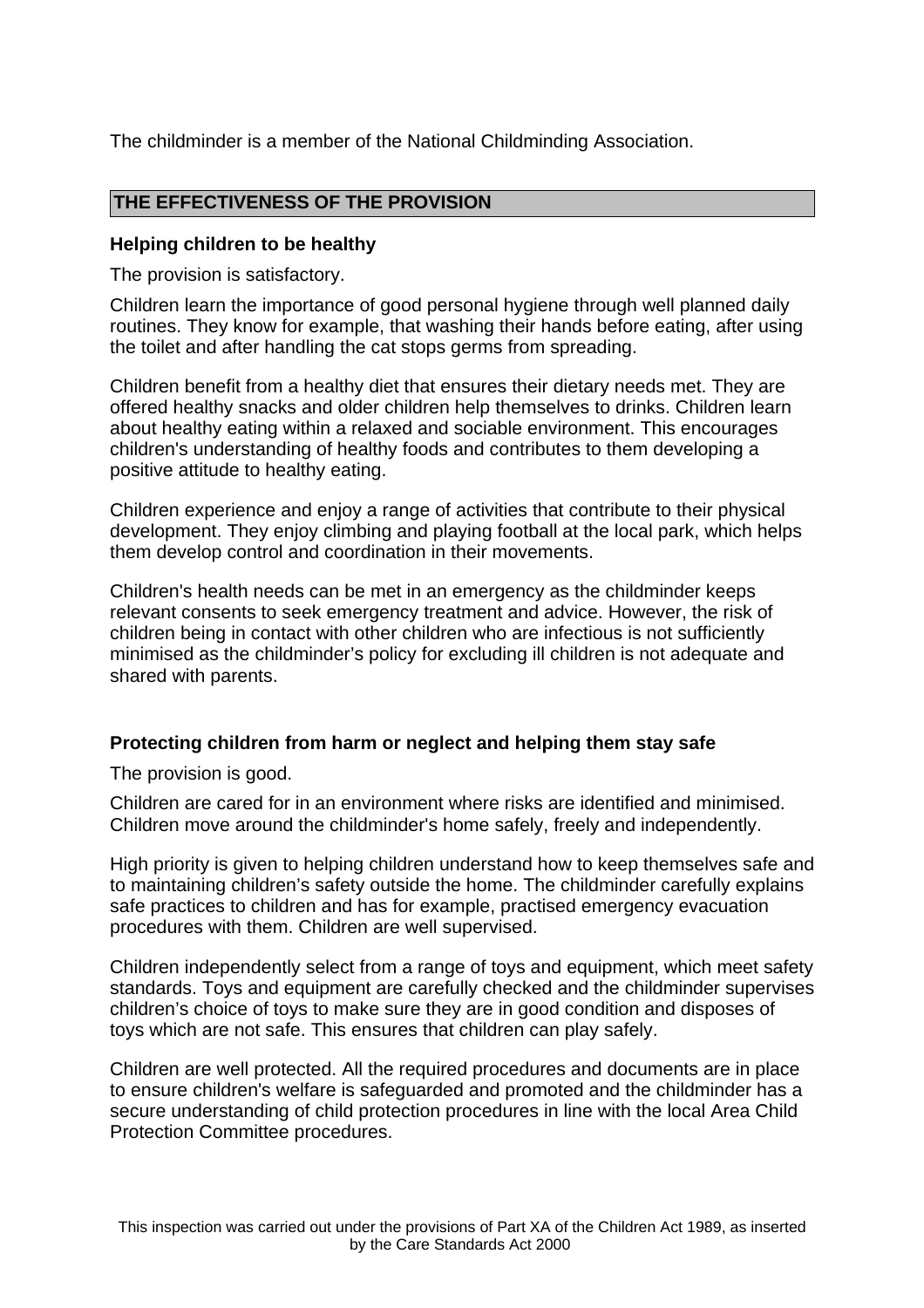## **Helping children achieve well and enjoy what they do**

The provision is satisfactory.

Children settle well at the childminders and make themselves at home within the setting. Children's independence and choice is promoted as they choose from a selection of toys, books, drawing materials, board games or have a quiet time relaxing on the sofa. Children enjoy mutually respectful relationships with the childminder and each other. They develop self-esteem and confidence as they are encouraged to voice their opinions and make choices and decisions.

Children confidently seek help and support from the childminder when needed . For example, children asked for help with their homework and show enjoyment when encouraged and praised by the childminder to complete their spellings. Although the childminder plans a range of activities for older children, which contributes to their enjoyment and learning, the childminder is less secure in planning activities for children under 3 years.

### **Helping children make a positive contribution**

The provision is satisfactory.

Children are valued and their individual needs are met because the childminder spends time getting to know them well. Partnership with parents ensures that the children's care needs are met and for example, children's health and dietary needs are catered for. This helps children to feel secure and have a sense of belonging.

Children are developing a positive attitude to self and others through learning about cultures and beliefs and they have access to some resources which promote positive images of equality and disability although these are limited. Children are well behaved. They know what is expected of them because the childminder explains house rules and the importance of respecting and caring for each other and in a supportive and gentle manner

### **Organisation**

The organisation is satisfactory.

Children feel comfortable and secure within the childminding setting. They benefit from consistent daily routines and well organised space and resources, which help them, gain confidence and independence. Children initiate their own play and they receive help when required. They make choices and enjoy being with a trusted adult. Activities for children under 3 years are yet to be fully developed to ensure that they have adequate challenge and interest.

The childminder keeps most required records and documentation up to date, which promote children's welfare and care and, these are shared with parents. Overall, the provision meets the needs of the children who the childminder cares for.